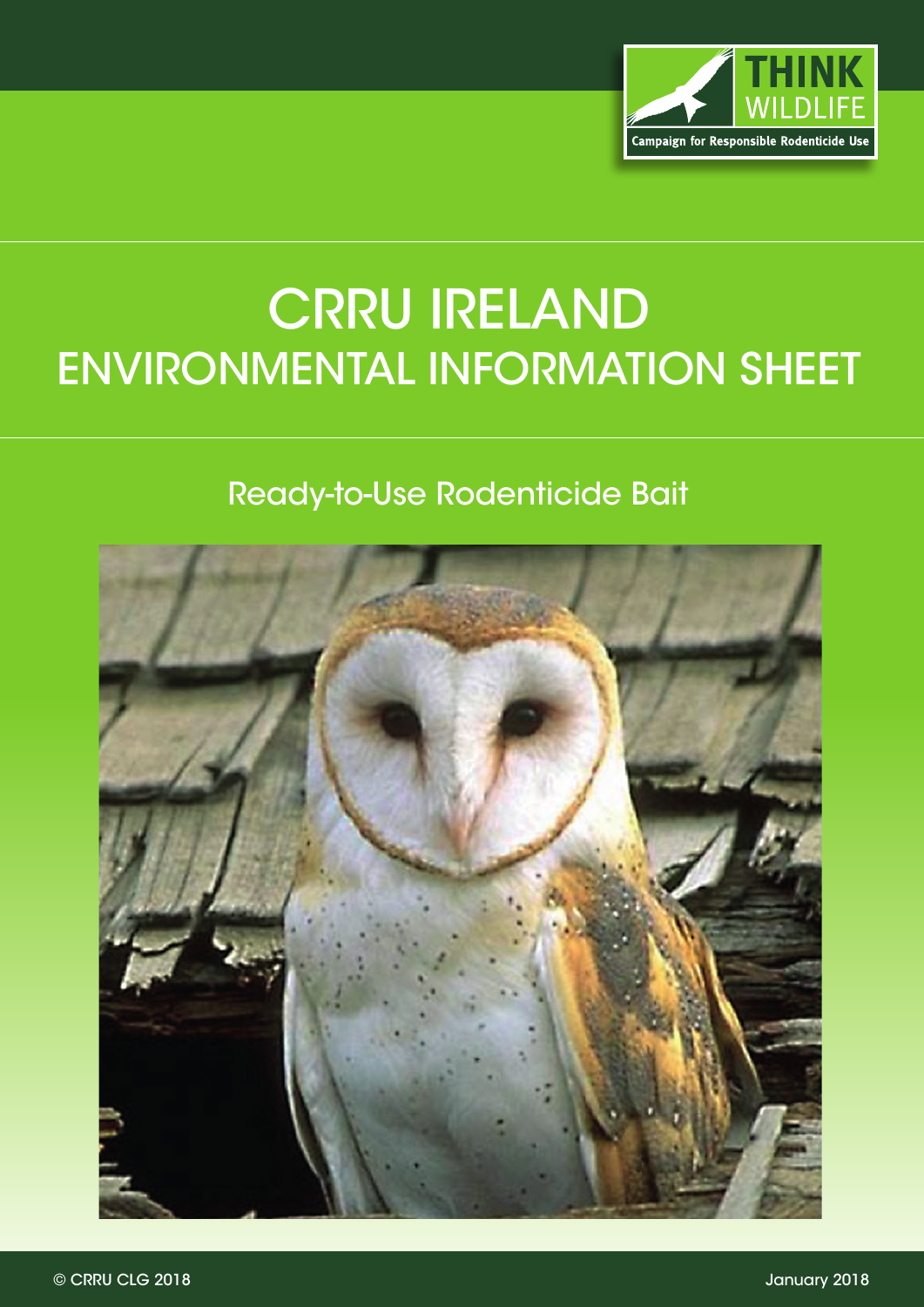

## **CRRUCRRU Ireland Environmental Information Sheet**

**Ready-to-Use Rodenticide Bait**

Containing brodifacoum, bromadiolone, coumatetralyl, difenacoum, difethialone, flocoumafen and warfarin.

Application rate: as specified on the product label.

| <b>WILDLIFE</b>                                                 | WILD MAMMALS AND BIRDS MAY BE AT RISK WHEN<br>THIS PRODUCT IS USED. Wild mammals and birds will be at<br>risk if they feed directly on the bait. Use protected bait stations that<br>exclude animals larger than the target rodents to reduce this risk.<br>Wild mammals and birds will be at risk if they eat dead or dying<br>rodents that have eaten this product. Search for and remove any<br>dead or dying rodents during site visits and dispose of the carcasses<br>safely by an approved method (see below). |
|-----------------------------------------------------------------|-----------------------------------------------------------------------------------------------------------------------------------------------------------------------------------------------------------------------------------------------------------------------------------------------------------------------------------------------------------------------------------------------------------------------------------------------------------------------------------------------------------------------|
| Birds of Prey, Scavenging birds,<br>Other birds, Wild mammals   | Visit baited sites frequently to make sure that baits remain secure<br>and to search for and remove dead or dying rodents. Daily visits<br>may be necessary.                                                                                                                                                                                                                                                                                                                                                          |
|                                                                 | Low-level residues of rodenticides have been detected in a wide<br>range of wildlife species. The possible impact of these residues is a<br>cause of concern. Proper use of products in accordance with the<br>label, these instructions and the CRRU Ireland Best Practice<br>Requirements will help to minimise the exposure of wildlife to<br>rodenticides.                                                                                                                                                        |
| <b>SOIL AND WATER</b><br><b>INCLUDING</b><br><b>GROUNDWATER</b> | Use bait trays and bait stations to reduce soil contact. If soil contact<br>does occur, (i.e. during burrow baiting) the product has low<br>mobility in soil and is not taken up by plants. Avoid contamination<br>of watercourses. This product is of low water solubility and has<br>very low mobility in soil; it presents negligible risk to groundwater.                                                                                                                                                         |
| <b>BAITING STRATEGY</b>                                         | It is important that the label instructions are carefully followed. A<br>quick and efficient baiting programme is important to keep risks to<br>non-target animals to a minimum. Over-baiting, under-baiting, not<br>protecting bait adequately and leaving bait down for long periods<br>increases the risks to wildlife.                                                                                                                                                                                            |
|                                                                 | During treatments, you must search for rodent bodies at each site<br>visit. Dispose of rodent bodies safely by an approved method (see<br>below). Rodent bodies may be found away from baiting points and<br>wherever the baited rodent infestation is active.                                                                                                                                                                                                                                                        |
| <b>CLEARING UP</b>                                              | When rodents have been satisfactorily controlled (which is normally<br>within 14-28 days but should be no longer than 35 days), it is most<br>important that all bait is cleared away. If the condition of the bait is<br>such that it cannot be re-used it must be disposed of safely by an<br>approved method (see below).                                                                                                                                                                                          |